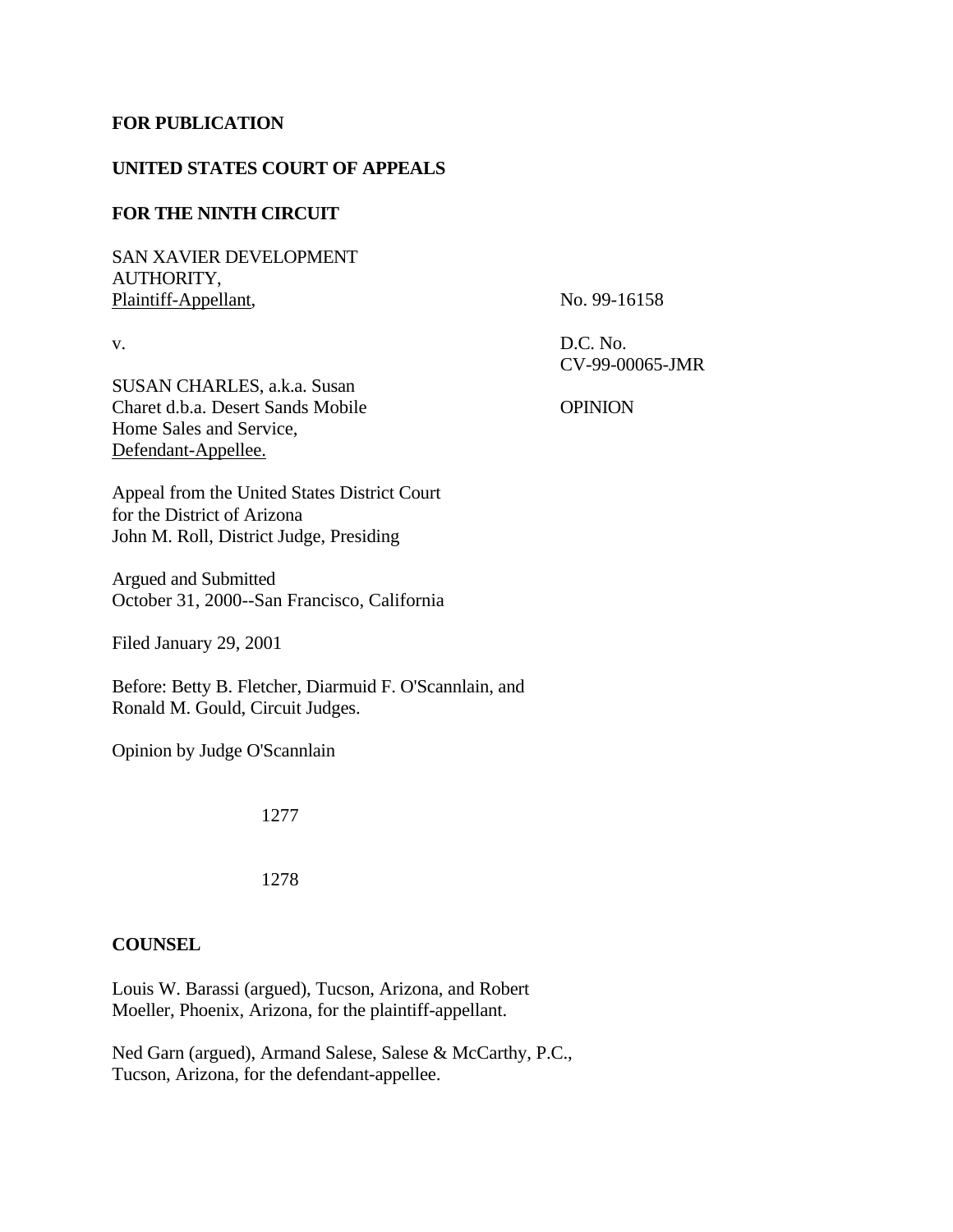## 1279

## **OPINION**

O'SCANNLAIN, Circuit Judge:

This case presents questions of standing to sue under the Nonintercourse and General Allotment Acts with respect to a leasehold in allotted land on an Indian Reservation in Arizona.

### I

San Xavier Development Authority (the "Development Authority") is a non-profit corporation chartered by the Tohono O'odham Indian Nation, a federally-recognized Indian tribe. The Development Authority is the lessee of allotted Indian land which is now part of the San Xavier Industrial Park, located within Arizona's San Xavier Indian Reservation. The Development Authority and the allottee landowners executed a "Master Lease" on February 3, 1971, and the Bureau of Indian Affairs ("BIA") approved it on April 16, 1971.**1** The parties amended the Master Lease on December 19, 1982, and the BIA approved the amendment on September 9, 1983. The amended Master Lease is the only conveyance that is part of the record on appeal; neither the original Master Lease, nor the sublease that is the subject of the instant litigation, is part of the record.

On November 1, 1985, the Development Authority subleased Lot 12 of the Industrial Park to Susan Charles, who operates the Desert Sands Mobile Home Sales and Service company on the property. The sublease was for a term of five

**1** The various pleadings, cases, statutes, and regulations at issue on this appeal refer to the governmental entity authorized to approve conveyances as the Department of the Interior, the Secretary (of the Department of the Interior), and the Bureau of Indian Affairs, which is part of the Department of the Interior. In the interests of simplicity and consistency, we refer to the government as the Bureau of Indian affairs ("BIA"), except when quoting from a statute.

\_\_\_\_\_\_\_\_\_\_\_\_\_\_\_\_\_\_\_\_\_\_\_\_\_\_\_\_\_\_\_\_\_\_\_\_\_\_\_\_\_\_\_\_\_\_\_\_\_\_\_\_\_\_\_\_\_\_\_\_\_\_\_\_\_

 1280 years, with options for three additional terms of five years each. The BIA never approved this sublease.

On February 8, 1999, fourteen years after the execution of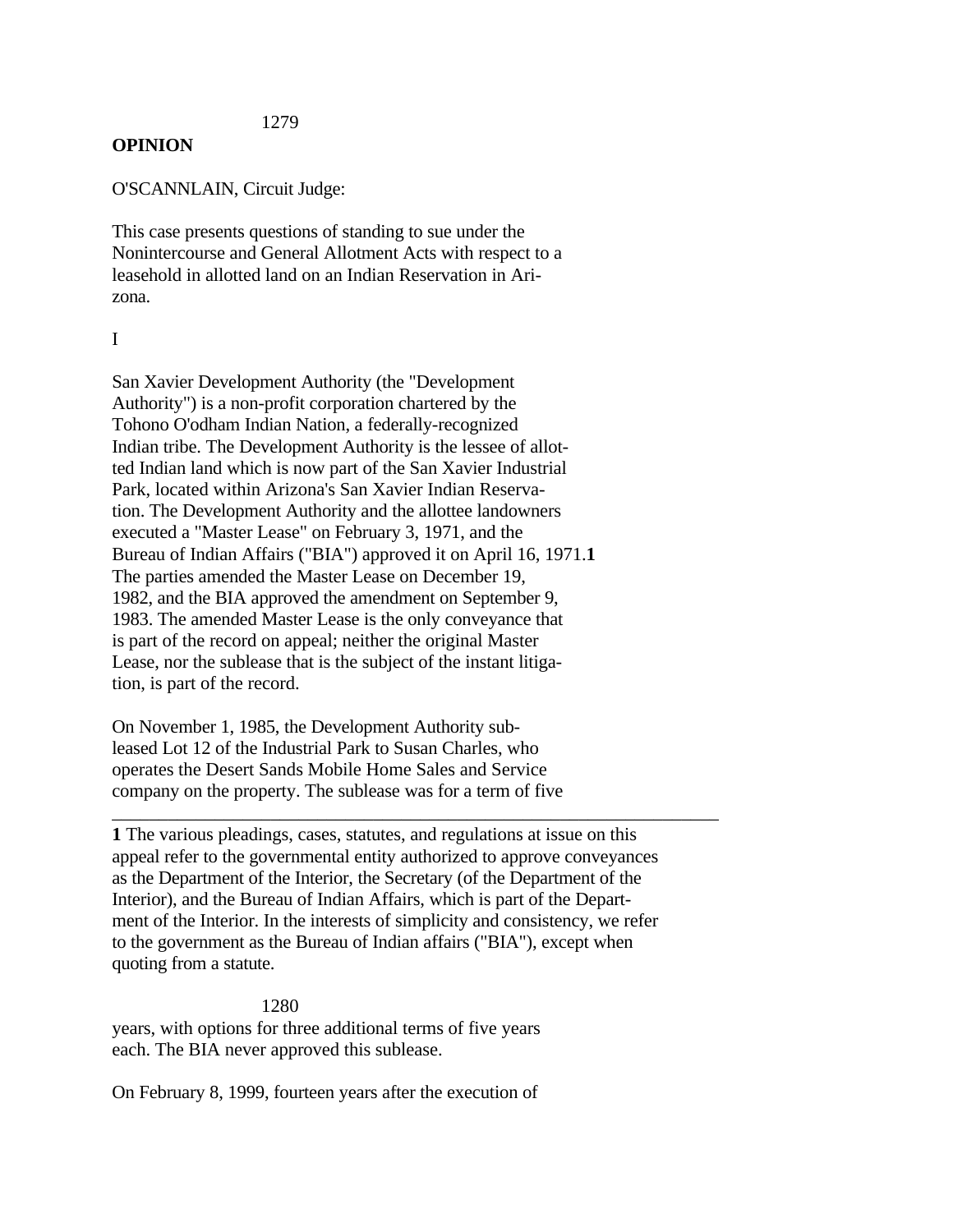the sublease, the Development Authority filed a complaint in the District of Arizona seeking to terminate it. The complaint alleged that the sublease was invalid because it violated the Nonintercourse Act, 25 U.S.C. § 177; the General Allotment Act, 25 U.S.C. § 348; and the provision of Title 25 which authorizes leases of property within the San Xavier Indian Reservation, 25 U.S.C. § 416. The complaint also alleged that the sublease was invalid because the Master Lease required subleases to be approved by the BIA, and the BIA never provided its consent. In a May 5, 1999 order, the district court granted Charles's motion to dismiss the Development Authority's complaint for lack of standing and failure to state a claim upon which relief can be granted pursuant to Fed. R. Civ. P. 12(b)(6). The district court held that § 177 did not apply to the allotted land at issue in this case, and that the Development Authority, as a lessee of allotted land, did not have standing to bring claims under §§ 348 and 416. The district court also rejected the Development Authority's argument that the sublease was invalid because the Master Lease requires that the BIA approve subleases, holding that the Development Authority could not invalidate the sublease based on its own failure to comply with its obligations as the allottee landowners' lessee.

The Development Authority filed this timely appeal.

## II

The district court held that the Development Authority could not present a claim pursuant to the Nonintercourse Act, 25 U.S.C. § 177, which states, in relevant part, that, "No purchase, grant, lease, or other conveyance of lands, or of any title or claim thereto, from any Indian nation or tribe of Indians, shall be of any validity in law or equity, unless the same

#### 1281

be made by treaty or convention entered into pursuant to the Constitution." 25 U.S.C. § 177. By its terms, this prohibition only applies to tribal land, which is land held in common for the benefit of all members of a tribe. It does not apply to allotted land, which is land once held in common, but now owned by individual Indians, and held in trust by the federal government. Compare Felix S. Cohen, Handbook of Federal Indian Law 253 (1982) (tribal land) with id. at 605-07 (allotted land). Every court which has addressed a claim brought under the Nonintercourse Act has discussed the Act in reference to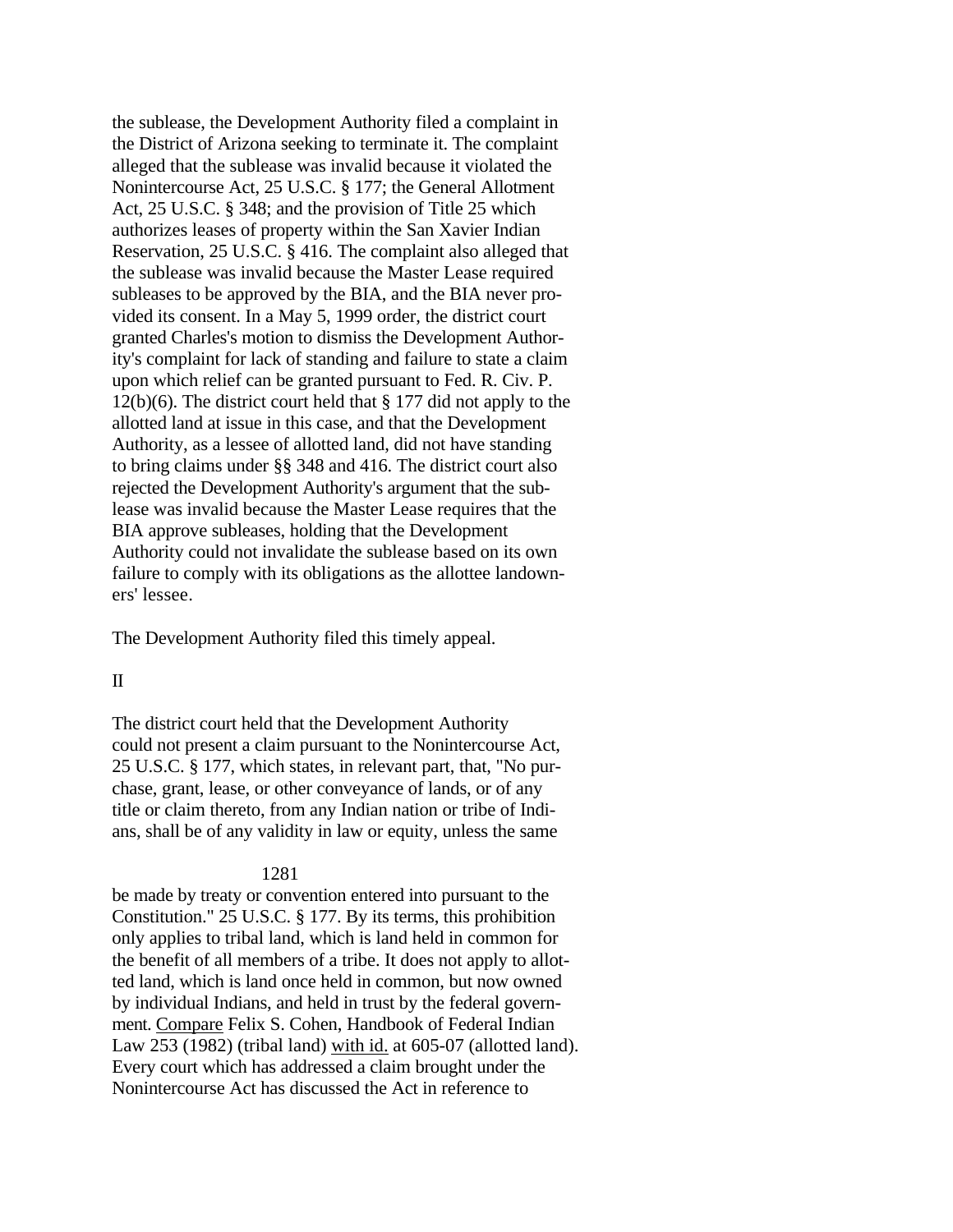tribal, and not allotted, land. For example, in United States v. Dann, we stated that, "The common view of aboriginal title is that it is held by tribes. Among the most important protections of aboriginal title were the Trade and Intercourse Acts, which invalidated transfers of title from tribes without the approval of the United States." 873 F.2d 1189, 1195 (9th Cir. 1989) (citations omitted). See also Golden Hill Paugussett Tribe of Indians v. Weicker, 39 F.3d 51, 56 (2d Cir. 1994) ("To establish a prima facie case based on a violation of the [Nonintercourse] Act, a plaintiff must show that (1) it is an Indian tribe,  $(2)$  the land is tribal land . . . .").

The property subleased by the Development Authority to Charles is not tribal land, held in common by the members of the tribe. Instead, it is allotted land owned by individual landowners. The district court properly concluded that § 177 does not apply to this property and to this conveyance.

Furthermore, the district court properly dismissed the § 177 claim because the Development Authority, as a lessee of allotted land, does not have standing to bring an action under the Nonintercourse Act. Only Indian tribes may bring § 177 actions, and "individual Indians do not even have standing to contest a transfer of tribal lands on the ground that the transfer violated that statute." Dann, 873 F.2d at 1195. See also Golden Hill, 39 F.3d at 56; Tonkawa Tribe of Okla. v. Richards, 75 F.3d 1039, 1044 (5th Cir. 1996) ("To establish a violation of the Nonintercourse Act . . . the Tribe must show

#### 1282

that (1) it constitutes an Indian Tribe within the meaning of the Act . . ."); Epps v. Andrus, 611 F.2d 915, 918 (1st Cir. 1979) (citations omitted) ("As the courts have stated repeatedly, claims on the part of individual Indians or their representatives are not cognizable in federal courts under the Indian Trade and Non-Intercourse Act. In short, since plaintiffs are not suing as a tribe, they do not have standing to bring this claim; and because plaintiffs failed to allege tribal status when these conveyances of property were made, they have failed to state a claim upon which relief can be afforded under the Non-Intercourse Act.").

The Development Authority is not a tribe, and the land that it leased and then subleased to Charles is allotted, not tribal, land. The district court properly dismissed the§ 177 claim.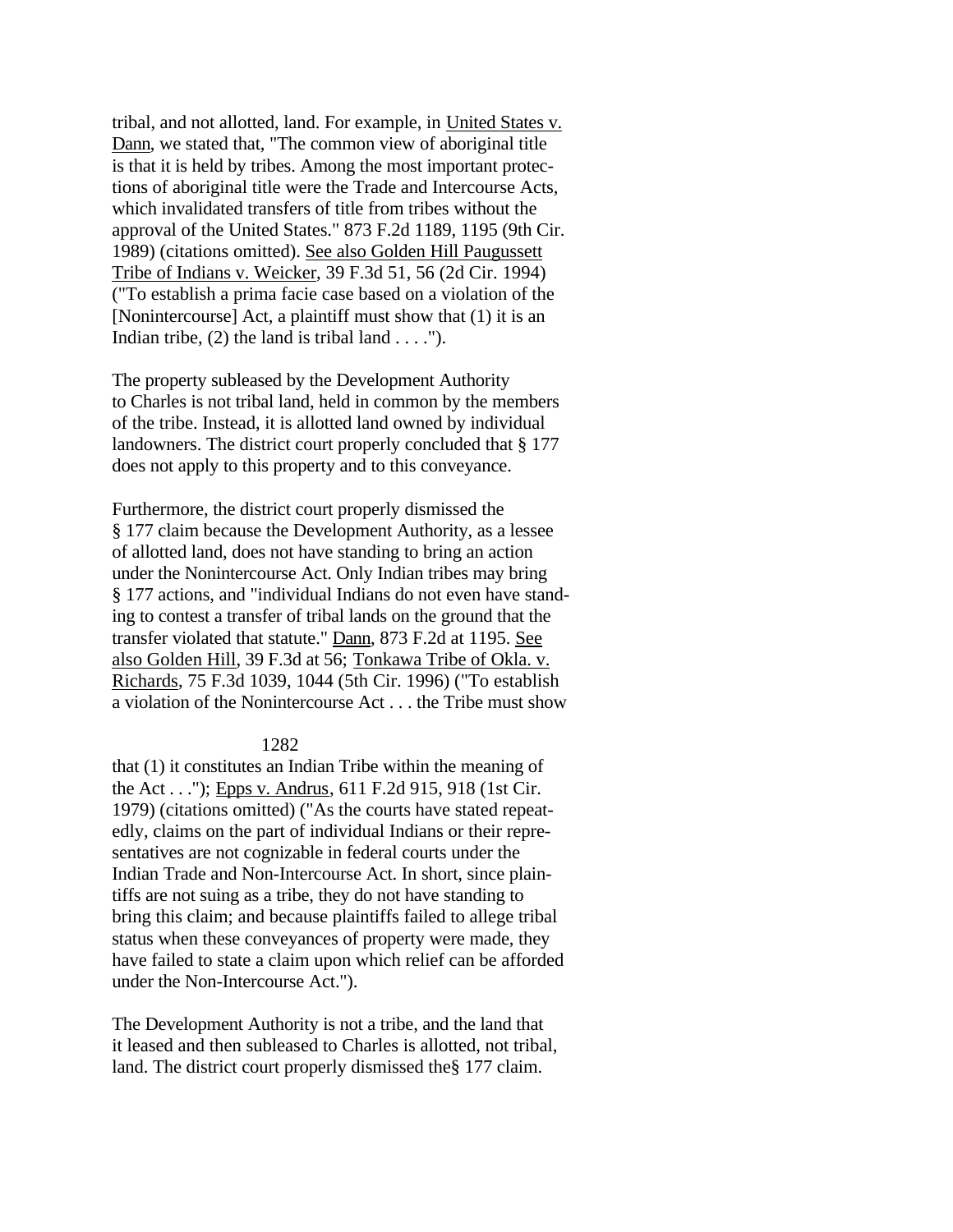The Development Authority also asserted claims under the General Allotment Act, 25 U.S.C. § 348, **2** which regulates conveyances of allotted land, and 25 U.S.C. § 416, which specifically authorizes leases of land located within the San

**2** The General Allotment Act provides, in relevant part, that,

 Upon the approval of the allotments provided for in this Act by the Secretary of the Interior, he shall cause patents to issue therefor in the name of the allottees, which patents shall be of the legal effect, and declare that the United States does and will hold the land thus allotted, for the period of twenty-five years, in trust for the sole use and benefit of the Indian to whom such allotment shall have been made . . . and that at the expiration of said period the United States will convey the same by patent to said Indian, or his heirs as aforesaid, in fee, discharged of said trust and free of all charge or incumbrance whatsoever . . . And if any conveyance shall be made of the lands set apart and allotted as herein provided, or any contract made touching the same, before the expiration of the time above mentioned, such conveyance or contract shall be absolutely null and void . . .

\_\_\_\_\_\_\_\_\_\_\_\_\_\_\_\_\_\_\_\_\_\_\_\_\_\_\_\_\_\_\_\_\_\_\_\_\_\_\_\_\_\_\_\_\_\_\_\_\_\_\_\_\_\_\_\_\_\_\_\_\_\_\_\_\_

25 U.S.C. § 348 (emphasis added).

#### 1283

Xavier Indian Reservation.**3** Together, these two sections explicitly permit leases of property located within the San Xavier reservation, but state that for leases to be valid, they must be approved by the BIA.

The district court did not specifically state that it dismissed the claims under these sections for want of standing, but it is apparent from the order that the Development Authority's lack of standing under these sections was the basis for its order. The district court stated that, "The standing of an Indian tribe to challenge the validity of a contract does not confer a similar right on non-tribal litigants whom the federal statutes were not designed to protect," and it cited Chuska Energy Company v. Mobil Exploration & Producing North America, Inc., 854 F.2d 727, 732 (5th Cir. 1998). The district court also rejected the argument that the Development Authority could bring an action under § 416, because "[b]y its terms Section 416 applies to a lease of land executed by the Indian owner rather than the lessee."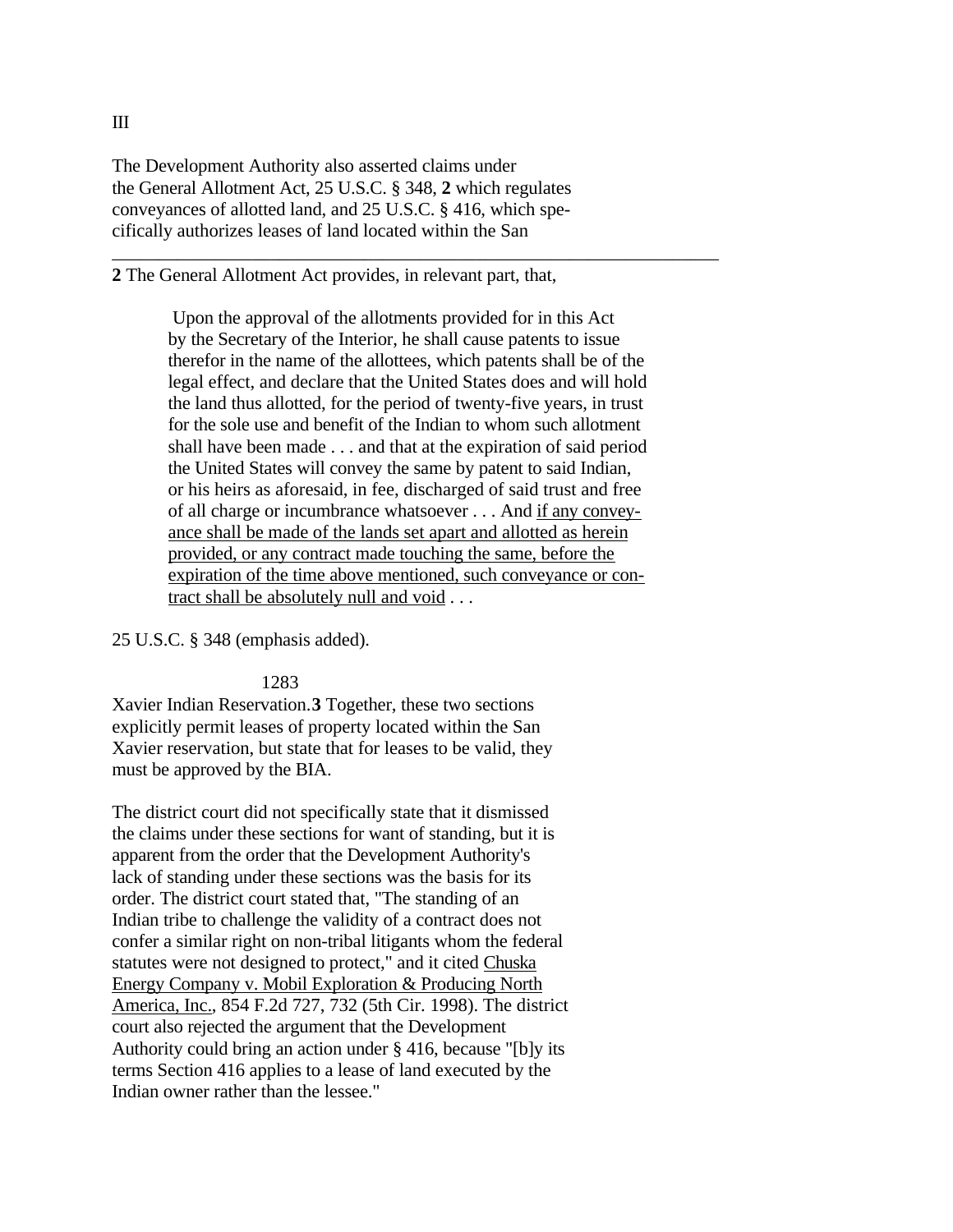As a lessee, and not an allottee landowner, the Development Authority's interest is not "arguably within the zone of interests to be protected or regulated by the statute or constitutional guarantee in question." Association of Data Processing Serv. Orgs. v. Camp, 397 U.S. 150, 153 (1970). As the district court noted, §§ 348 and 416 limit conveyances from Indian owners to potential purchasers or lessees. Section 348 places restrictions on alienation of property held "in trust for the sole

**3** Section 416 provides, in relevant part, that,

Any trust or restricted Indian lands, whether tribally or individually owned, located on the San Xavier Indian Reservation and the Salt River Pima-Maricopa Indian Reservation, in the State of Arizona, may be leased by the Indian owners, with the approval of the Secretary of the Interior, for public, religious, educational, recreational, residential, business, farming, or grazing purposes . . . .

\_\_\_\_\_\_\_\_\_\_\_\_\_\_\_\_\_\_\_\_\_\_\_\_\_\_\_\_\_\_\_\_\_\_\_\_\_\_\_\_\_\_\_\_\_\_\_\_\_\_\_\_\_\_\_\_\_\_\_\_\_\_\_\_\_

25 U.S.C. § 416.

#### 1284

use and benefit of the Indian to whom such allotment shall have been made." 25 U.S.C. § 348. Section 416 refers to property "leased by the Indian owners," but it is silent with respect to transactions in which the Indian owners are not parties. 25 U.S.C. § 416.

In rejecting the Development Authority's argument that it could bring an action under these sections, the district court properly analogized the Development Authority's claims to those dismissed by the Fifth Circuit in Chuska . There, the Chuska Energy Company brought an action under 25 U.S.C. § 396d, which requires BIA approval of mineral agreements entered into by the Navajo Nation or individual members of that tribe. 854 F.2d at 727. The Fifth Circuit held that the company did not have standing to present a § 396d claim, stating, "That the Navajos or the Secretary of Interior could have standing in federal court to challenge the assignment does not confer a similar right on non-tribal or nongovernmental litigants who it was not designed to protect." Id. at 732. In the instant case, the district court properly cited Chuska for the principle that a non-Indian party to a contract does not have the right to employ statutory remedies enacted to protect Indian tribes and their members.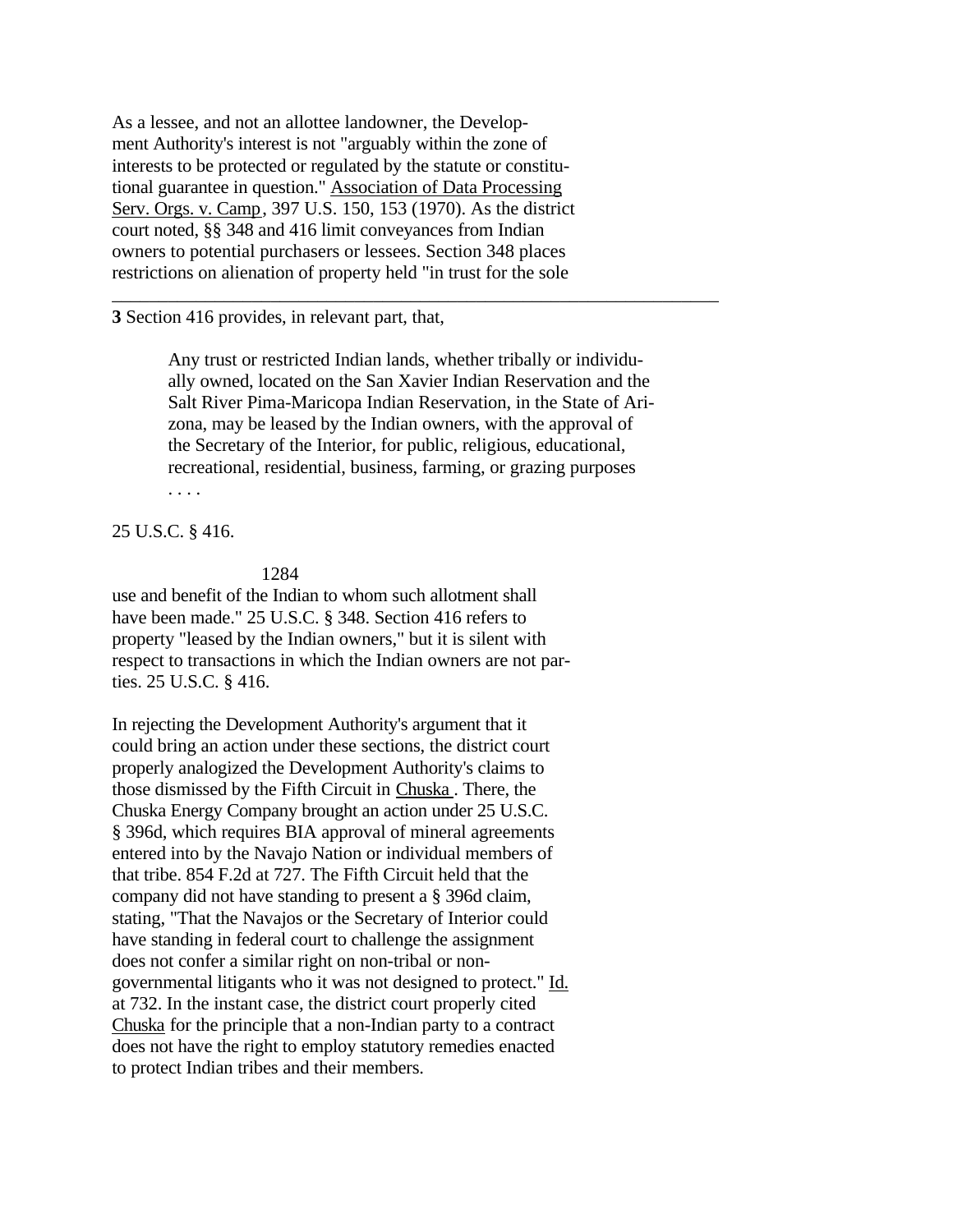Similarly, the Development Authority cannot derive standing from the regulations under Title 25. Those regulations clearly require BIA approval of conveyances:"a sublease, assignment, amendment, or encumbrance of any lease or permit issued under this part may be made only with the approval of the Secretary and the written consent of all parties to such lease or permit." 25 C.F.R. § 162.12(a) (2000). But this regulation does not state that a sublease which did not receive BIA approval is void or voidable. Instead, the remedy for a violation of § 162.12(a) is found in 25 C.F.R. § 162.14, which provides in part that,

> Upon a showing satisfactory to the Secretary that there has been a violation of the lease or the regula-

## 1285

tions in this part, the lessee shall be served with written notice . . . . If within the ten-day period, it is determined that the breach may be corrected and the lessee agrees to take the necessary corrective measures, he will be given an opportunity to carry out such measures . . . . If the lessee fails within such reasonable time to correct the breach or to furnish satisfactory reasons why the lease should not be cancelled, the lessee shall forthwith be notified in writing of the cancellation of the lease.

25 C.F.R. § 162.14 (2000). This regulation provides a remedy for an allottee landowner (the lessor) against its lessee (here, the Development Authority), and that remedy is the cancellation of the lease between those parties (the Master Lease). In other words, § 162.14 protects a lessor whose lessee violates § 162.12 by subleasing the leasehold to a third party. The regulation does not provide a remedy for a lessee-sublessor; the Development Authority lacks standing to sue under the General Allotment Act.

#### IV

The Development Authority also argues that it can sue to void the sublease in federal court because it is seeking to enforce its right to possess its interest in the property it leased from the allottee landowners, and that its leasehold is authorized and protected by the many federal statutes and regulations which govern Indian lands. But the fact that a property interest is regulated by, or was created by, federal law does